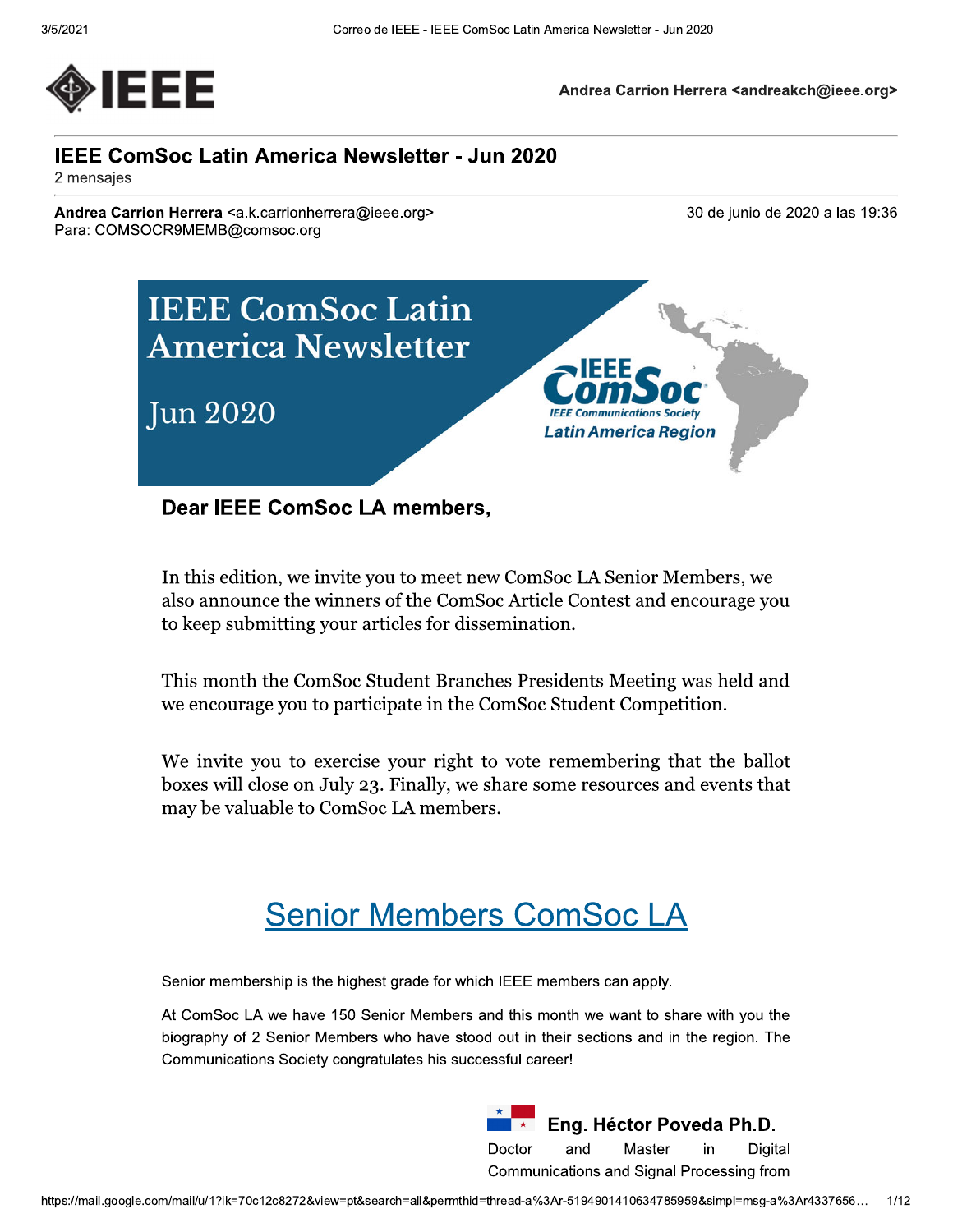Correo de IEEE - IEEE ComSoc Latin America Newsletter - Jun 2020



the University of Bordeaux, France.

ComSoc Panama President and member of the ComSoc LA Board of Directors. Full-time professor at the Technological University of Panama.

Recognition awarded for its professional excellence. He than 30 has more publications on telecommunications issues and is a member of the Panama National Research System.



Doctor and Master in Signal and Image Processing from the University of Bordeaux, France.

Member of the "Sistema Nacional de Investigación" (SNI) of Panama.

Full-time professor at the Faculty of Electrical Engineering of the Technological University of Panama (UTP).

Congratulations for being elected IEEE Senior Member for his achievements and his career.



**Review full requirements for senior members** 

# **What's new at ComSoc LA?**

## **IEEE COMSOC LA - ARTICLE CONTEST RESULT**

1st place: Article "TeleWeek and Telecom 2020, examples of co-working in ComSoc Ecuador". By Román Lara, ComSoc Ecuador Chapter.

2nd place: Article "To a basket of the Study Branch IEEE ComSoc". By Ximena Condori,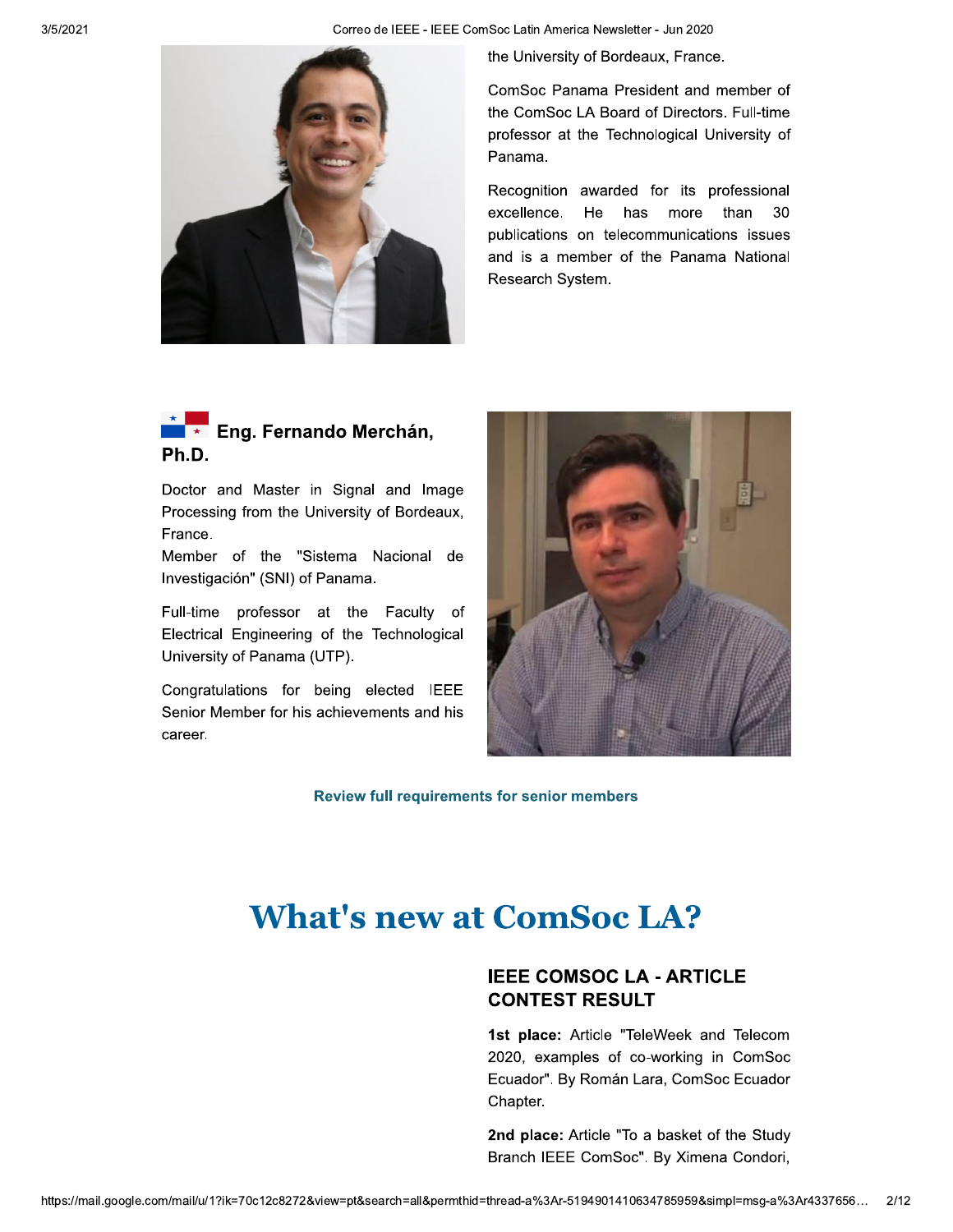Correo de IEEE - IEEE ComSoc Latin America Newsletter - Jun 2020

ComSoc Peru Chapter.



## **Student Chapter Chair Meeting ComSoc LA**

On June 22, the first meeting of presidents of the ComSoc Latin American student branches was held, where the leaders shared their visions about society and learned about the regional ComSoc board.





# **IEEE ComSoc Student Competition**

Dedicated to the future leaders in communications and networking, IEEE ComSoc holds an annual student competition, encouraging communications engineering students to expand their knowledge, test and showcase new skills, and inspire innovation. The winning student (or student team) can earn up to US\$2,000. The team leader or the individual of the First prize will be invited to receive the prize at IEEE GLOBECOM 2020, Taipei, Taiwan, with expenses paid. Learn more here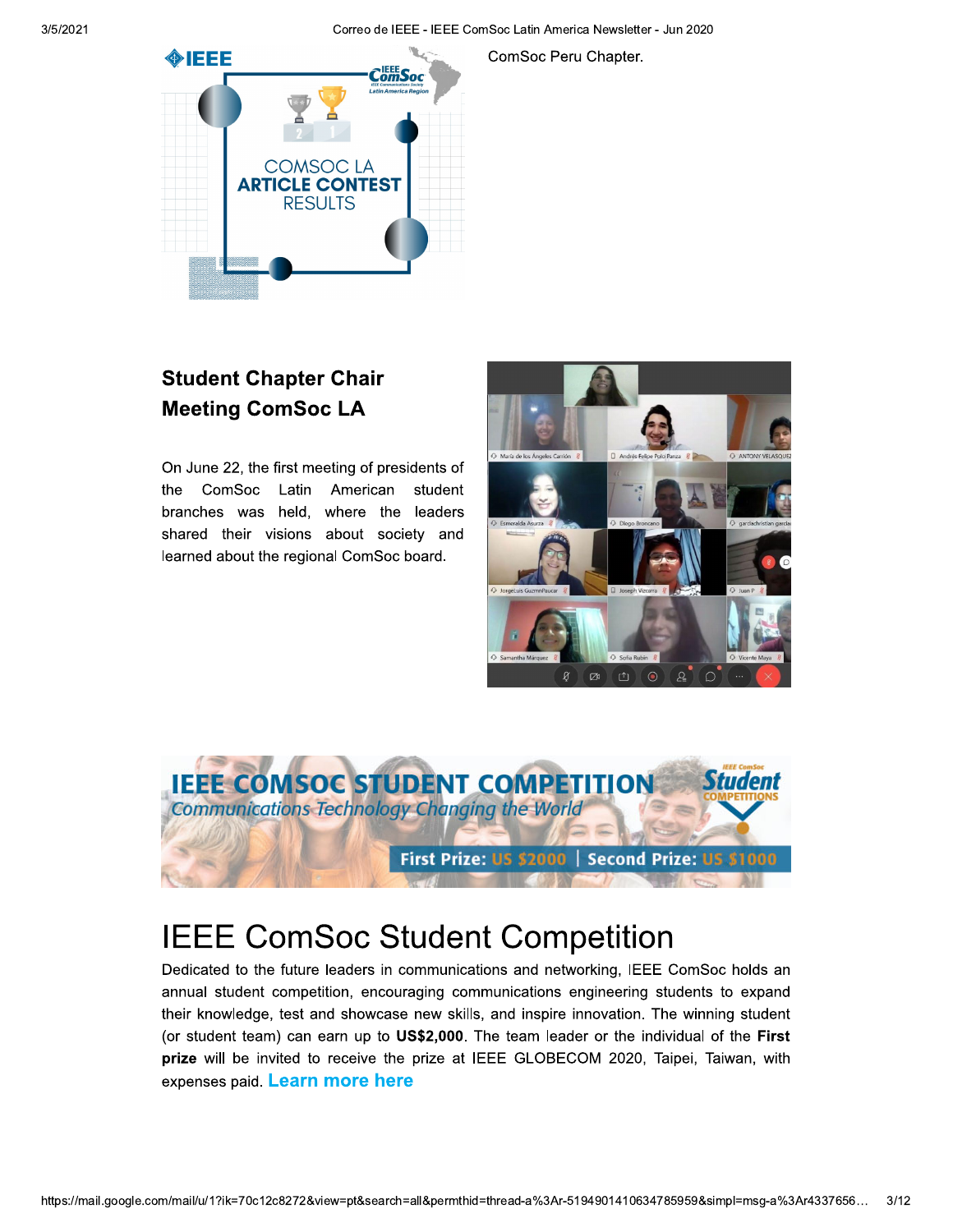

## **IEEE Communications Magazine May 2020**

#### **SERIES TOPICS**

**Optical Communications and Networks** 

Mobile Communications and **Networks** 

Design and Implementation of Devices, Circuits, and Systems

**Access your account and Download** digital edition

#### **Enjoy Open Access to 3 IEEE Magazines** with ComSoc Membership!

IEEE ComSoc remains committed to providing high-quality, educational resources.

IEEE ComSoc members can now enjoy free access to IEEE Network Magazine, IEEE Wireless Communications, and **IEEE** Communications Standards Magazine via IEEE Xplore through August 31, 2020.



#### **Start reading today!**

**VEEE** ComSoc



### **ComSoc Board of Governors** 2020 Election

Online voting and paper ballots must be received no later than 4:00 pm Eastern Time 23 July 2020.

Remember that Society success depends heavily on its leadership. Therefore, it is important that members exercise their voting rights, selecting representatives to steer **IEEE** ComSoc in the coming years. PLEASE VOTE!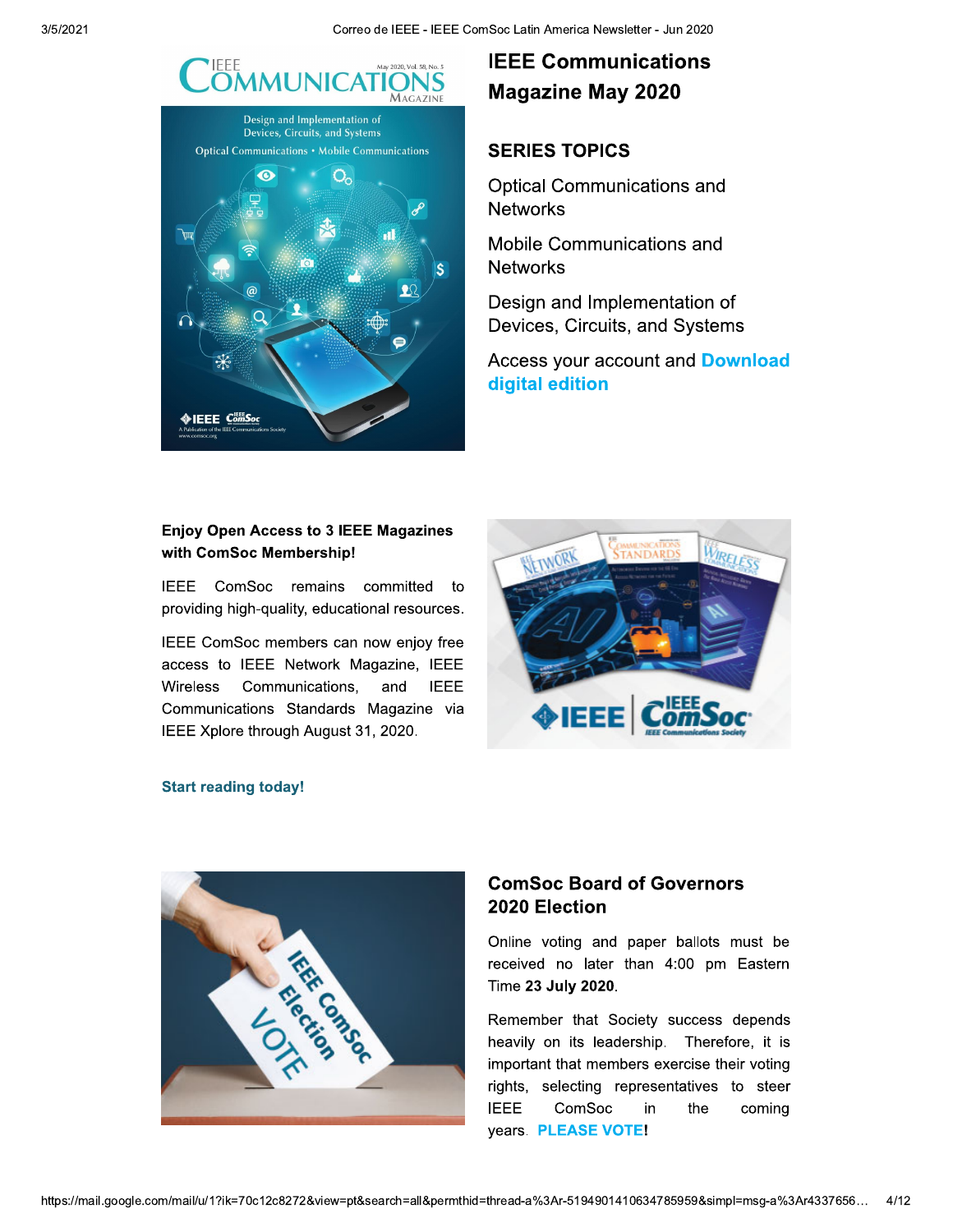## **Resource ComSoc LA members**

#### "Ciberseguridad: **Book** un enfoque desde la ciencia de datos"

Our DLT Coordinator, Ph.D. Andres Navarro Cadavid shares with us for free his book (in Spanish) "Ciberseguridad: un enfoque desde la ciencia de datos".

#### **Free Download**





#### **Book** "Redes de datos: contexto y evolución"

Our Technical Activities Committee Coordinator, M.Sc. José Ignacio Castillo shares with us for free his book (in Spanish) "Redes de datos: Contexto y evolución".

**Free Download** 

# **Next events ComSoc LA**

#### Next webinar

In this presentation we will talk about how by applying signal detection and classification techniques to manatee vocalizations we can identify them. We will see how using LoRa technology we can monitor them in real time. In addition, we will talk about how all this engineering can help save the West Indian manatee.